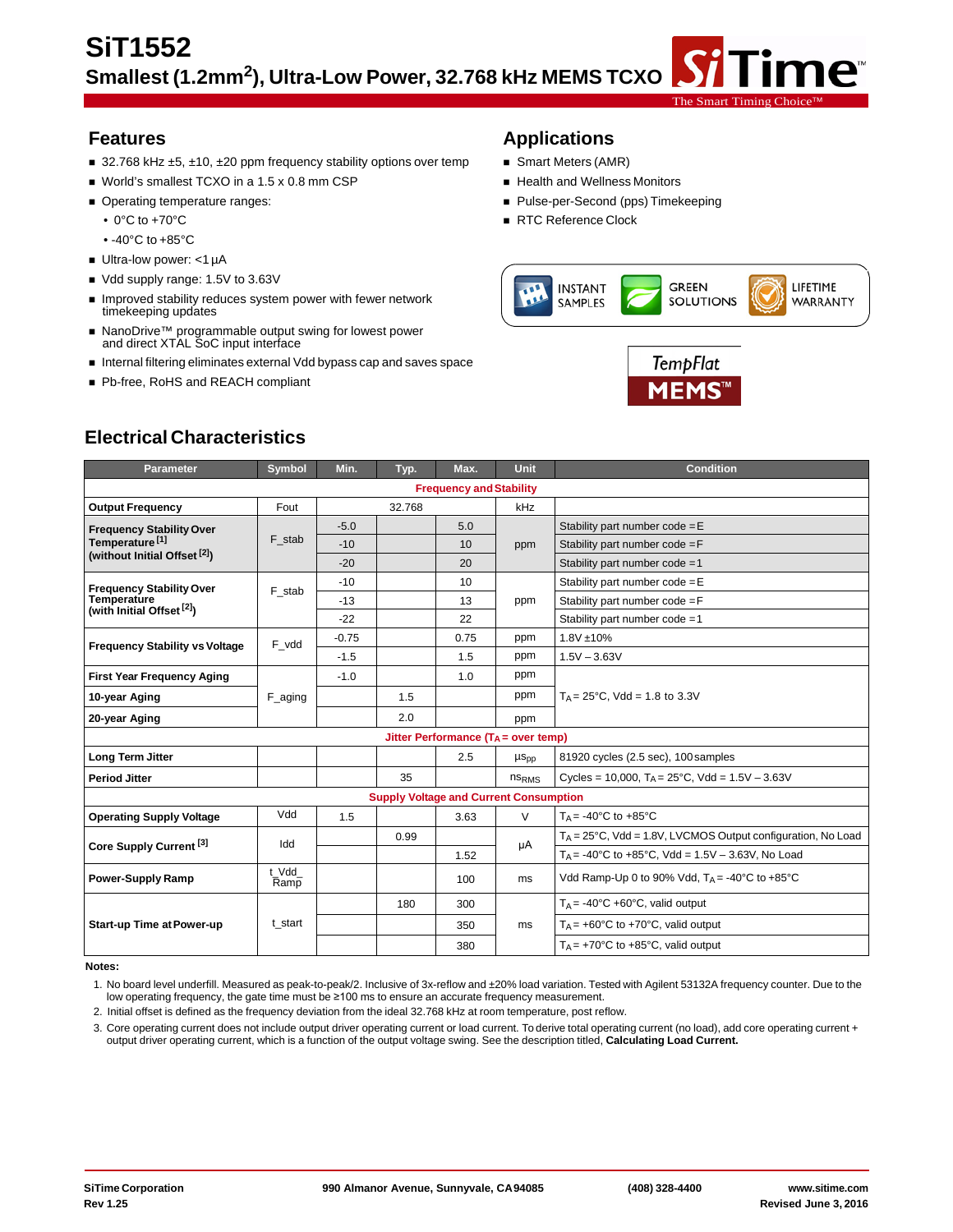# **Electrical Characteristics (continued)**

| <b>Parameter</b>                                                 | Symbol     | Min.     | Typ.               | Max.                 | <b>Unit</b>   | <b>Condition</b>                                                                                                                                                                                                                        |
|------------------------------------------------------------------|------------|----------|--------------------|----------------------|---------------|-----------------------------------------------------------------------------------------------------------------------------------------------------------------------------------------------------------------------------------------|
| <b>Operating Temperature Range</b>                               |            |          |                    |                      |               |                                                                                                                                                                                                                                         |
| <b>Commercial Temperature</b>                                    |            | $\Omega$ |                    | 70                   | °C            |                                                                                                                                                                                                                                         |
| <b>Industrial Temperature</b>                                    | Op_Temp    | $-40$    |                    | 85                   | °C            |                                                                                                                                                                                                                                         |
|                                                                  |            |          |                    | <b>LVCMOS Output</b> |               |                                                                                                                                                                                                                                         |
| <b>Output Rise/Fall Time</b>                                     | tr, tf     |          | 100                | 200                  | ns            | 10-90% (Vdd), 15 pF Load                                                                                                                                                                                                                |
|                                                                  |            |          |                    | 50                   |               | 10-90% (Vdd), 5 pF Load, Vdd ≥1.62V                                                                                                                                                                                                     |
| <b>Output Clock Duty Cycle</b>                                   | DC         | 48       |                    | 52                   | %             |                                                                                                                                                                                                                                         |
| <b>Output Voltage High</b>                                       | <b>VOH</b> | 90%      |                    |                      | V             | Vdd: 1.5V - 3.63V. $I_{OH} = -1$ µA, 15 pF Load                                                                                                                                                                                         |
| <b>Output Voltage Low</b>                                        | <b>VOL</b> |          |                    | 10%                  | V             | Vdd: 1.5V - 3.63V. $I_{\Omega I}$ = 1 µA, 15 pF Load                                                                                                                                                                                    |
| NanoDrive™ Programmable, Reduced Swing Output                    |            |          |                    |                      |               |                                                                                                                                                                                                                                         |
| <b>Output Rise/Fall Time</b>                                     | tf. tf     |          |                    | 200                  | ns            | 30-70% (V <sub>OL</sub> /V <sub>OH</sub> ), 10 pF Load                                                                                                                                                                                  |
| <b>Output Clock Duty Cycle</b>                                   | DC         | 48       |                    | 52                   | $\frac{0}{0}$ |                                                                                                                                                                                                                                         |
| <b>AC-coupled Programmable</b><br><b>Output Swing</b>            | V sw       |          | $0.20$ to<br>0.80  |                      | V             | SiT1552 does not internally AC-couple. This output description<br>is intended for a receiver that is AC-coupled. See Table x for<br>acceptable NanoDrive swing options.<br>Vdd: 1.5V - 3.63V, 10 pF Load, $I_{OH}/I_{O1} = \pm 0.2$ µA. |
| <b>DC-Biased Programmable</b><br>Output Voltage High Range       | <b>VOH</b> |          | $0.60$ to<br>1.225 |                      | V             | Vdd: 1.5V - 3.63V. $I_{OH}$ = -0.2 µA, 10 pF Load. See Table 1 for<br>acceptable $V_{\Omega H}$ / $V_{\Omega I}$ setting levels.                                                                                                        |
| <b>DC-Biased Programmable</b><br><b>Output Voltage Low Range</b> | <b>VOL</b> |          | $0.35$ to<br>0.80  |                      | V             | Vdd: 1.5V - 3.63V. $I_{OL}$ = 0.2 µA, 10 pF Load. See Table 1 for<br>acceptable V <sub>OH</sub> /V <sub>OL</sub> setting levels.                                                                                                        |
| <b>Programmable Output Voltage</b><br><b>Swing Tolerance</b>     |            | $-0.055$ |                    | 0.055                | $\vee$        | $T_A$ = -40°C to +85°C, Vdd = 1.5V to 3.63V.                                                                                                                                                                                            |

The Smart Timing C

ime<sup>®</sup>

# **Pin Configuration**

| <b>CSP</b><br><b>Pin</b> | <b>Symbol</b> | $\mathsf{I}/\mathsf{O}$ | <b>Functionality</b>                                                                                                                                                                                                                                                                                                                                                                                                          |
|--------------------------|---------------|-------------------------|-------------------------------------------------------------------------------------------------------------------------------------------------------------------------------------------------------------------------------------------------------------------------------------------------------------------------------------------------------------------------------------------------------------------------------|
| 1.4                      | <b>GND</b>    | Power Supply<br>Ground  | Connect to ground. All GND pins must be connected to power supply ground. The GND pins<br>can be connected together, as long as both GND pins are connected ground.                                                                                                                                                                                                                                                           |
|                          | CLK Out       | OUT                     | Oscillator clock output. When interfacing to an MCU's XTAL, the CLK Out is typically<br>connected to the receiving IC's X IN pin. The SiT1552 oscillator output includes an internal<br>driver. As a result, the output swing and operation is not dependent on capacitive loading.<br>This makes the output much more flexible, layout independent, and robust under changing<br>environmental and manufacturing conditions. |
|                          | Vdd           | Power Supply            | Connect to power supply $1.5V \leq Vdd \leq 3.63V$ . Under normal operating conditions, Vdd does<br>not require external bypass/decoupling capacitor(s). For more information about the internal power-supply filtering, see Power-Supply Noise Immunity section in the detailed description.<br>Contact factory for applications that require a wider operating supply voltage range.                                        |

**CSP Package (TopView)**

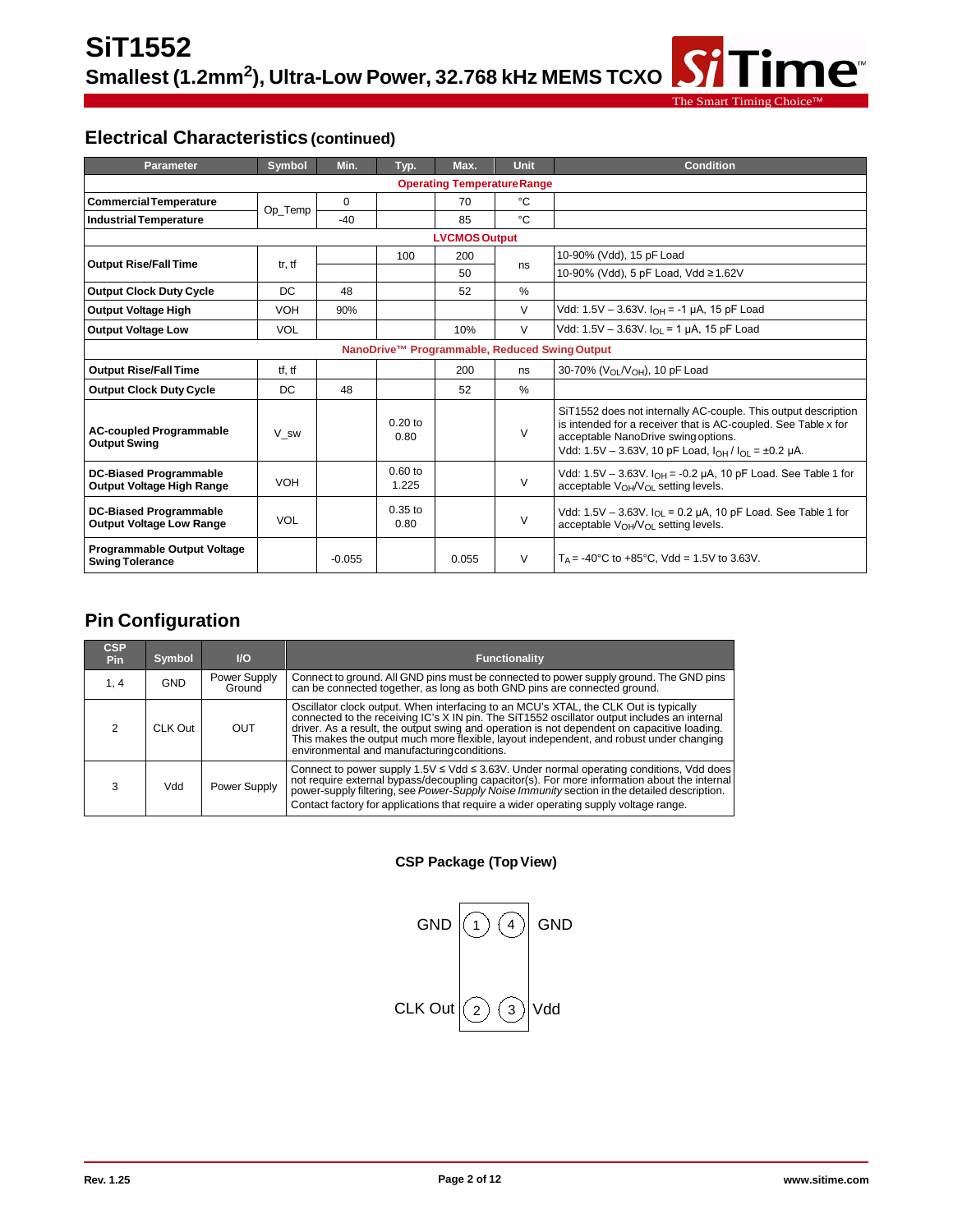



The Smart Timing C

ne<sup>®</sup>

**Figure 1.**

## **Absolute Maximum**

Attempted operation outside the absolute maximum ratings cause permanent damage to the part. Actual performance of the IC is only guaranteed within the operational specifications, not at absolute maximum ratings.

| <b>Parameter</b>                                          | <b>Test Condition</b>           | Value                                                | <b>Unit</b> |
|-----------------------------------------------------------|---------------------------------|------------------------------------------------------|-------------|
| <b>Continuous Power Supply Voltage Range (Vdd)</b>        |                                 | $-0.5$ to 3.63                                       |             |
| Short Duration Maximum Power Supply Voltage (Vdd)         | $\leq$ 30 minutes               | 4.0                                                  |             |
| <b>Continuous Maximum Operating Temperature Range</b>     | $Vdd = 1.5V - 3.63V$            | 105                                                  | °C          |
| <b>Short Duration Maximum Operating Temperature Range</b> | $Vdd = 1.5V - 3.63V$ , ≤30 mins | 125                                                  | °C          |
| Human Body Model (HBM) ESD Protection                     | JESD22-A114                     | 3000                                                 |             |
| <b>Charge-Device Model (CDM) ESD Protection</b>           | JESD22- C101                    | 750                                                  |             |
| <b>Machine Model (MM) ESD Protection</b>                  | JESD22-A115                     | 300                                                  |             |
| Latch-up Tolerance                                        | JESD78 Compliant                |                                                      |             |
| <b>Mechanical Shock Resistance</b>                        | Mil 883, Method 2002            | 10.000                                               | g           |
| <b>Mechanical Vibration Resistance</b>                    | Mil 883. Method 2007            | 70                                                   | g           |
| <b>1508 CSP Junction Temperature</b>                      |                                 | 150                                                  | °C          |
| <b>Storage Temperature</b>                                |                                 | -65 $\mathrm{^{\circ}C}$ to 150 $\mathrm{^{\circ}C}$ |             |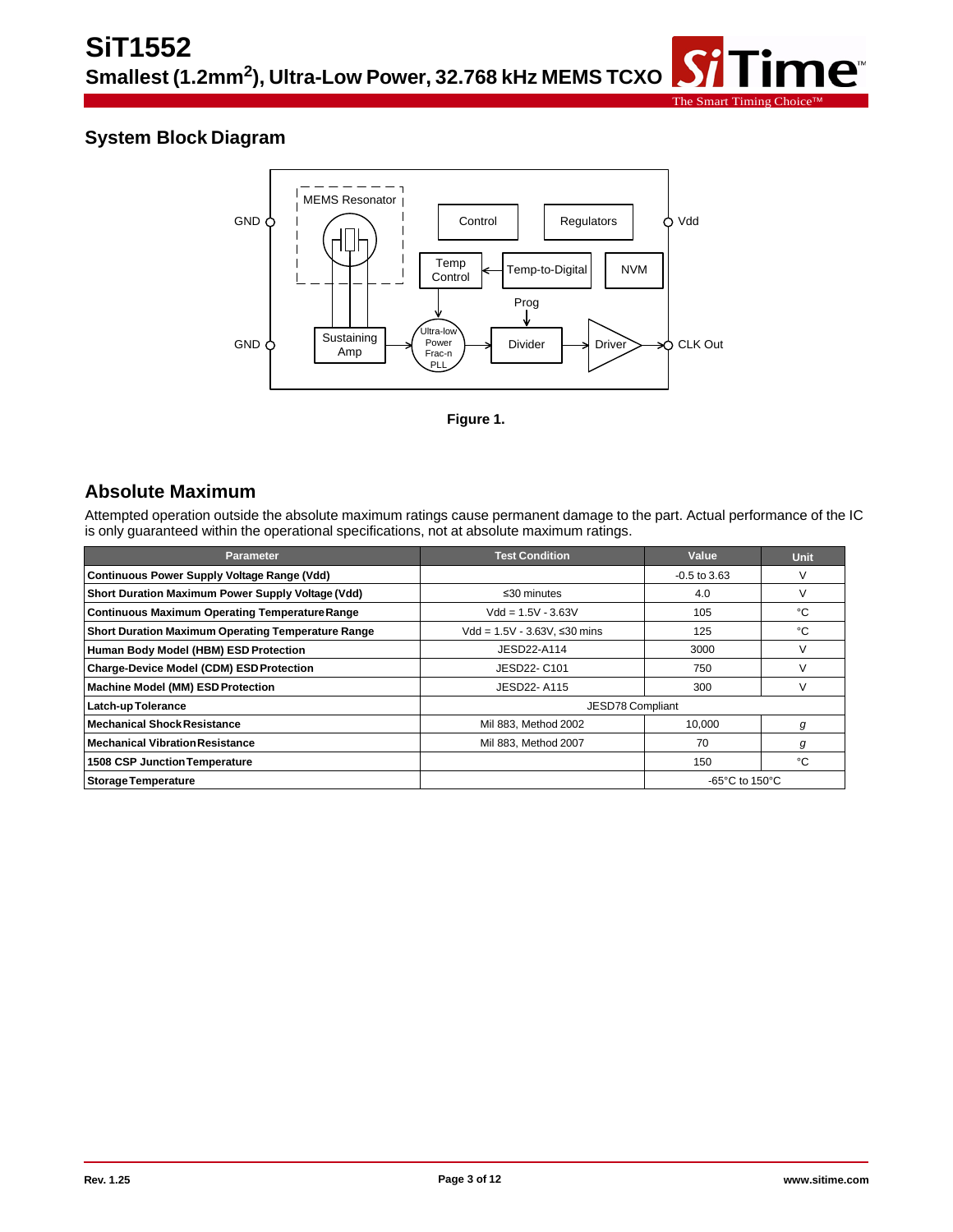#### The Smart Timing Choice™

# **Description**

The SiT1552 is an ultra-small and ultra-low power 32.768 kHz TCXO optimized for battery-powered applications. SiTime's silicon MEMS technology enables the first 32 kHz TCXO in the world's smallest footprint and chip-scale packaging (CSP). Typical core supply current is only 1 µA. And unlike standard oscillators, the SiT1552 features NanoDrive™, a factory programmable output that reduces the voltage swing to minimize power.

SiTime's MEMS oscillators consist of MEMS resonators and a programmable analog circuit. Our MEMS resonators are built with SiTime's unique MEMS First™ process. A key manufacturing step is EpiSeal™ during which the MEMS resonator is annealed with temperatures over 1000°C. EpiSeal creates an extremely strong, clean, vacuum chamber that encapsulates the MEMS resonator and ensures the best performance and reliability. During EpiSeal, a poly silicon cap is grown on top of the resonator cavity, which eliminates the need for additional cap wafers or other exotic packaging. As a result, SiTime's MEMS resonator die can be used like any other semiconductor die. One unique result of SiTime's MEMS First and EpiSeal manufacturing processes is the capability to integrate SiTime's MEMS die with a SOC, ASIC, microprocessor or analog die within a package to eliminate external timing components and provide a highly integrated, smaller, cheaper solution to the customer.

## **TCXO Frequency Stability**

The SiT1552 is factory calibrated (trimmed) over multiple temperature points to guarantee extremely tight stability over temperature. Unlike quartz crystals that have a classic tuning fork parabola temperature curve with a 25°C turnover point with a 0.04 ppm/C2 temperature coefficient, the SiT1552 temperature coefficient is calibrated and corrected over temperature with an active temperature correction circuit. The result is 32 kHz TCXO with extremely tight frequency variation over the -40°C to +85°C temperature range. Contact SiTime for applications that require a wider supply voltage range >3.63V, or lower operating frequency below 32 kHz.

When measuring the SiT1552 output frequency with a frequency counter, it is important to make sure the counter's gate time is >100 ms. The slow frequency of a 32kHz clock will give false readings with faster gate times.

## **Power Supply Noise Immunity**

In addition to eliminating external output load capacitors common with standard XTALs, this device includes special power supply filtering and thus, eliminates the need for an external Vdd bypass-decoupling capacitor to keep the footprint as small as possible. Internal power supply filtering is designed to reject more than ±150 mV noise and frequency components from low frequency to more than 10 MHz.

## **Start-up and Steady-State Supply Current**

The SiT1552 TCXO starts-up to a valid output frequency within 300 ms (180 ms typ). To ensure the device starts-up within the specified limit, make sure the power-supply ramps-up in approximately 10 - 20 ms (to within 90% of Vdd).

During initial power-up, the SiT1552 power-cycles internal blocks, as shown in the power-supply start-up and steady state plot in the Typical Operating Curves section. Power-up and initialization is typically 200 ms, and during that time, the peak supply current reaches 28  $\mu$ A as the internal capacitors are charged, then sequentially drops to its 990 nA steady-state current. During steady-state operation, the internal temperature compensation circuit turns on every 350 ms for a duration of approximately 10 ms.

## **Output Voltage**

The SiT1552 has two output voltage options. One option is a standard LVCMOS output swing. The second option is the NanoDrive reduced swing output. Output swing is customer specific and programmed between 200 mV and 800 mV. For DC-coupled applications, output  $V_{OH}$  and  $V_{OL}$  are individually factory programmed to the customers' requirement.  $V_{OH}$ programming range is between 600 mV and 1.225V in 100 mV increments. Similarly,  $V_{OL}$  programming range is between 350 mV and 800 mV. For example; a PMIC or MCU is internally 1.8V logic compatible, and requires a 1.2V  $V_{\text{H}}$  and a 0.6V  $V_{\text{H}}$ . Simply select SiT1552 NanoDrive factory programming code to be "D14" and the correct output thresholds will match the downstream PMIC or MCU input requirements. Interface logic will vary by manufacturer and we recommend that you review the input voltage requirements for the input interface.

For DC-biased NanoDrive output configuration, the minimum  $V_{OL}$  is limited to 350mV and the maximum allowable swing ( $V_{OH}$  -  $V_{OL}$ ) is 750 mV. For example, 1.1V  $V_{OH}$  and 400 mV  $V_{OL}$ is acceptable, but 1.2V  $V_{OH}$  and 400 mV  $V_{OL}$  is not acceptable. When the output is interfacing to an XTAL input that is internally AC-coupled, the SiT1552 output can be factory programmed to match the input swing requirements. For example, if a PMIC or MCU input is internally AC-coupled and requires an 800 mV swing, then simply choose the SiT1552 NanoDrive programming code "AA8" in the part number. It is important to note that the SiT1552 does not include internal AC-coupling capacitors. Please see the Part Number Ordering section at the end of the datasheet for more information about the part number ordering scheme.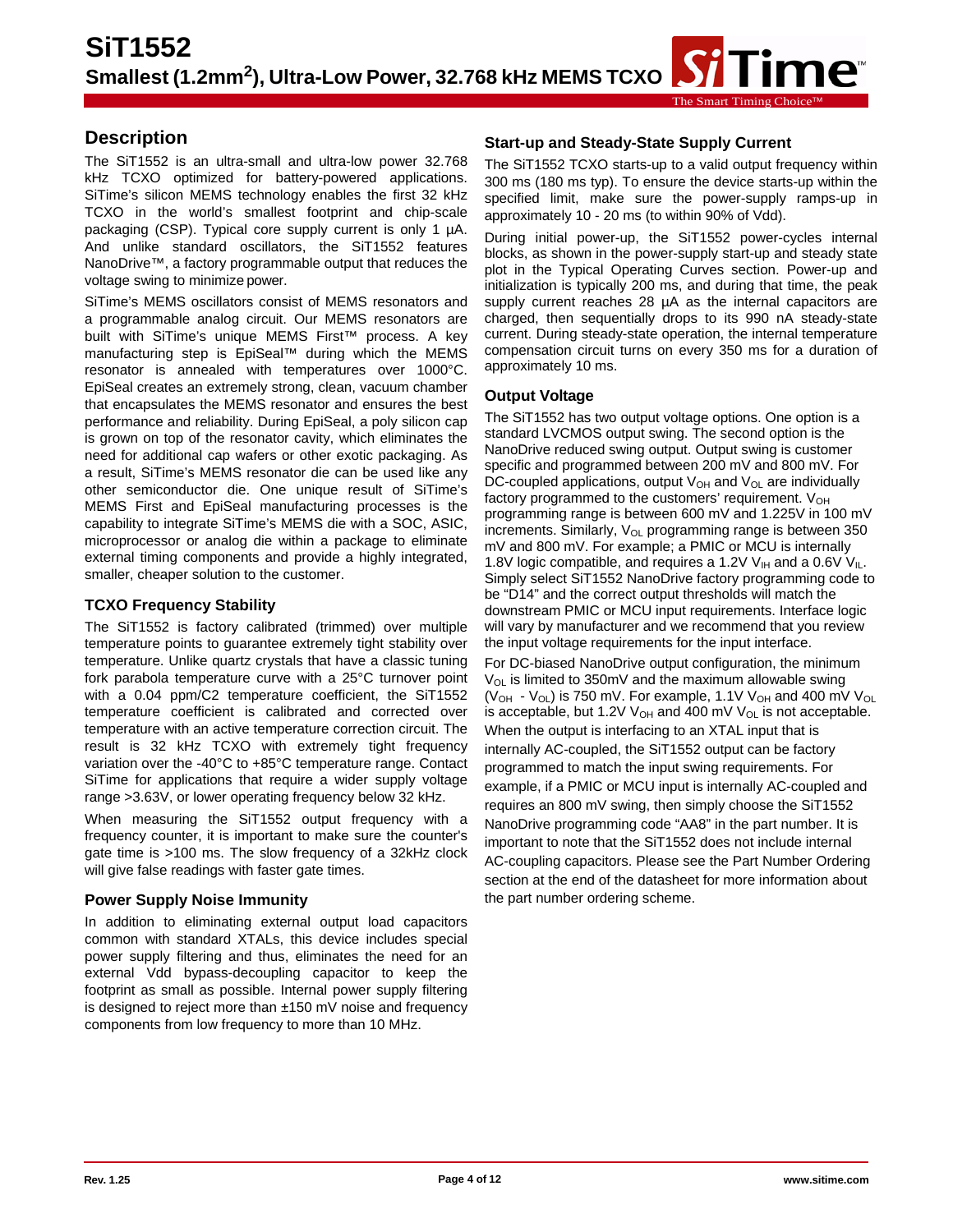The Smart Timing

## **SiT1552 NanoDrive**™

Figure 2 shows a typical output waveform of the SiT1552 (into a 10 pF load) when factory programmed for a 0.70V swing and DC bias  $(V_{OH}/V_{OL})$  for 1.8V logic:

### **Example:**

- NanoDrive™ part number coding: D14. Examplepart number: SiT1552AI-JE-D14-32.768
- $V_{OH} = 1.1V$ ,  $V_{OL} = 0.4V$  ( $V_{sw} = 0.70V$ )



**Figure 2.SiT1552AI-JE-D14-32.768 Output Waveform (10 pFload)**

Table 1 shows the supported NanoDrive™ V<sub>OH</sub>, V<sub>OL</sub> factory programming options.

| Table 1. Acceptable V <sub>OH</sub> /V <sub>OL</sub> NanoDrive™ Levels |  |  |  |
|------------------------------------------------------------------------|--|--|--|
|------------------------------------------------------------------------|--|--|--|

| <b>NanoDrive</b> | V <sub>он</sub> (V) | $V_{OL} (V)$ | Swing (mV) | <b>Comments</b>        |
|------------------|---------------------|--------------|------------|------------------------|
| D <sub>26</sub>  | 1.2                 | 0.6          | 600 ±55    | 1.8V logic compatible  |
| D <sub>14</sub>  | 1.1                 | 0.4          | 700 ±55    | 1.8V logic compatible  |
| D74              | 0.7                 | 0.4          | 300 ±55    | <b>XTAL compatible</b> |
| AA3              | n/a                 | n/a          | 300 ±55    | <b>XTAL compatible</b> |

The values listed in Tables 1 are nominal values at 25°C and will exhibit a tolerance of ±55 mV across Vdd and - 40°C to 85°C operating temperature range.

## **SiT1552 Full Swing LVCMOS Output**

The SiT1552 can be factory programmed to generate fullswing LVCMOS levels. Figure 3 shows the typical waveform (Vdd = 1.8V) at room temperature into a 15 pF load.

#### **Example:**

- LVCMOS output part number coding is always **DCC**
- Example part number: SiT1552AI-JE-**DCC**-32.768



**Figure 3. LVCMOS Waveform (Vdd = 1.8V) into 15 pF Load**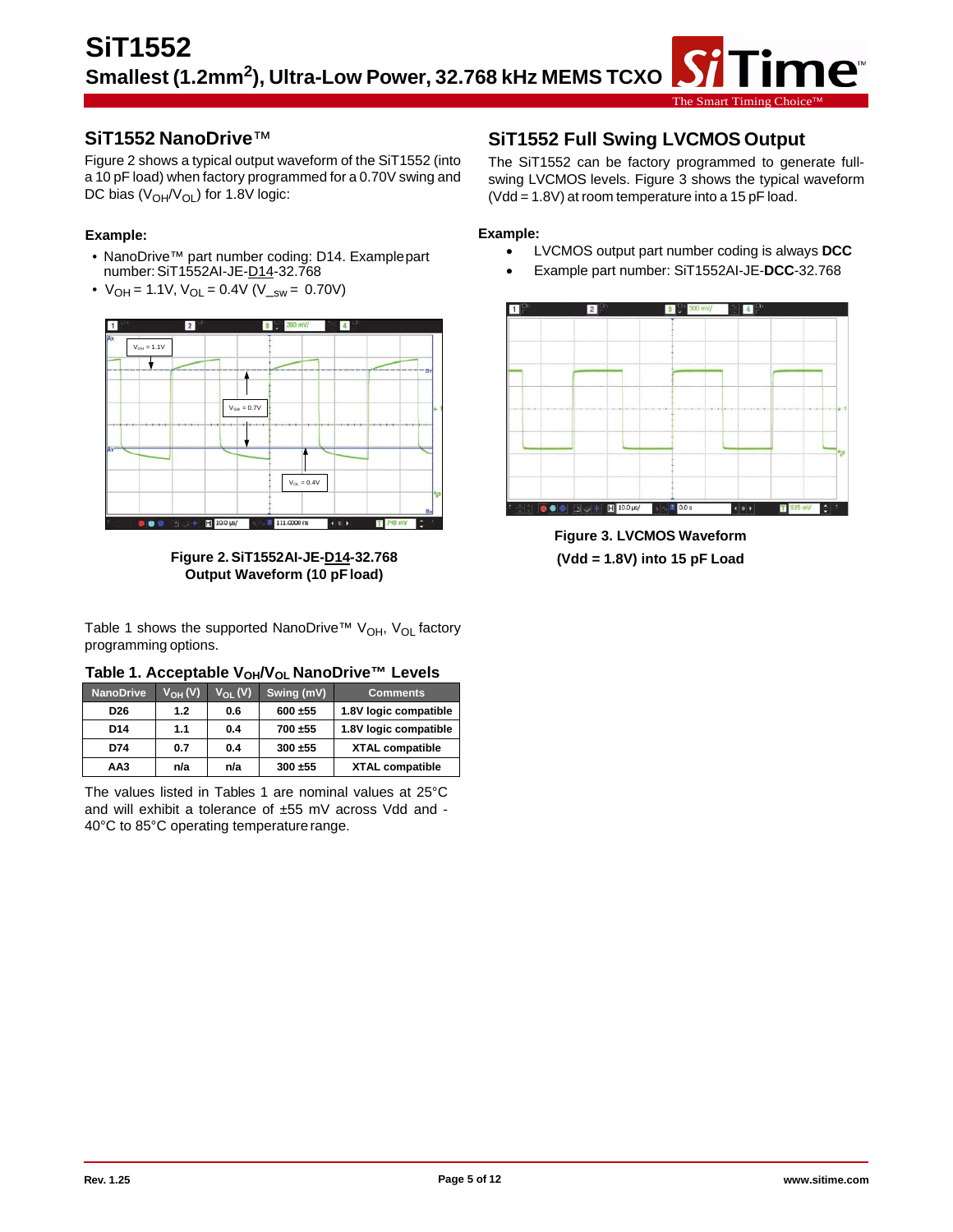## **Calculating Load Current**

#### **No Load Supply Current**

When calculating no-load power for the SiT1552, the core and output driver components need to be added. Since the output voltage swing can be programmed to minimize load current, the output driver current is variable. Therefore, noload operating supply current is broken into two sections; core and output driver. The equation is as follows:

Total Supply Current (no load) = Idd Core + Idd Output Driver

#### *Example 1: Full-swing LVCMOS*

- $Vdd = 1.8V$
- $\bullet$  Idd Core = 990nA (typ)
- Vout<sub>pp</sub> =  $1.8V$
- Idd Output Driver: (Cdriver)(Vout)(Fout) =  $(3.5pF)(1.8V)(32768Hz) = 206nA$

Supply Current =  $990nA + 206nA = 1.2\mu A$ 

#### *Example 2: NanoDrive™ Reduced Swing*

- $Vdd = 1.8V$
- $\bullet$  Idd Core = 990nA (typ)
- Vout<sub>pp</sub> (D14) = V<sub>OH</sub> V<sub>OL</sub> = 1.1V 0.4V = 700mV
- Idd Output Driver: (Cdriver)(Vout)(Fout) =  $(3.5pF)(0.7V)(32768Hz) = 80nA$

Supply Current =  $990nA + 80nA = 1.07\mu A$ 

#### **Total Supply Current with Load**

To calculate the total supply current, including the load, follow the equation listed below.

The Smart Timing Choice™

Total Current = Idd Core + Idd Output Driver + Load Current

#### *Example 2: Full-swing LVCMOS*

- $Vdd = 1.8V$
- Idd Core = 990n
- Load Capacitance = 10pF
- Idd Output Driver: (Cdriver)(Vout)(Fout) =  $(3.5pF)(1.8V)(32768Hz) = 206nA$
- Load Current: (10pF)(1.8V)(32768Hz) = 590nA
- Total Current =  $990nA + 206nA + 590nA = 1.79\mu A$

#### *Example 2: NanoDrive™ ReducedSwing*

- $Vdd = 1.8V$
- Idd Core = 990nA
- Load Capacitance = 10pF
- Vout<sub>pp</sub> (D14):  $V_{OH} V_{OL} = 1.1V 0.4V = 700mV$
- Idd Output Driver: (Cdriver)(Vout)(Fout) =  $(3.5pF)(0.7V)(32768Hz) = 80nA$
- Load Current: (10pF)(0.7V)(32.768kHz) = 229nA
- $\bullet$  Total Current = 990nA + 80nA + 229nA = 1.299µA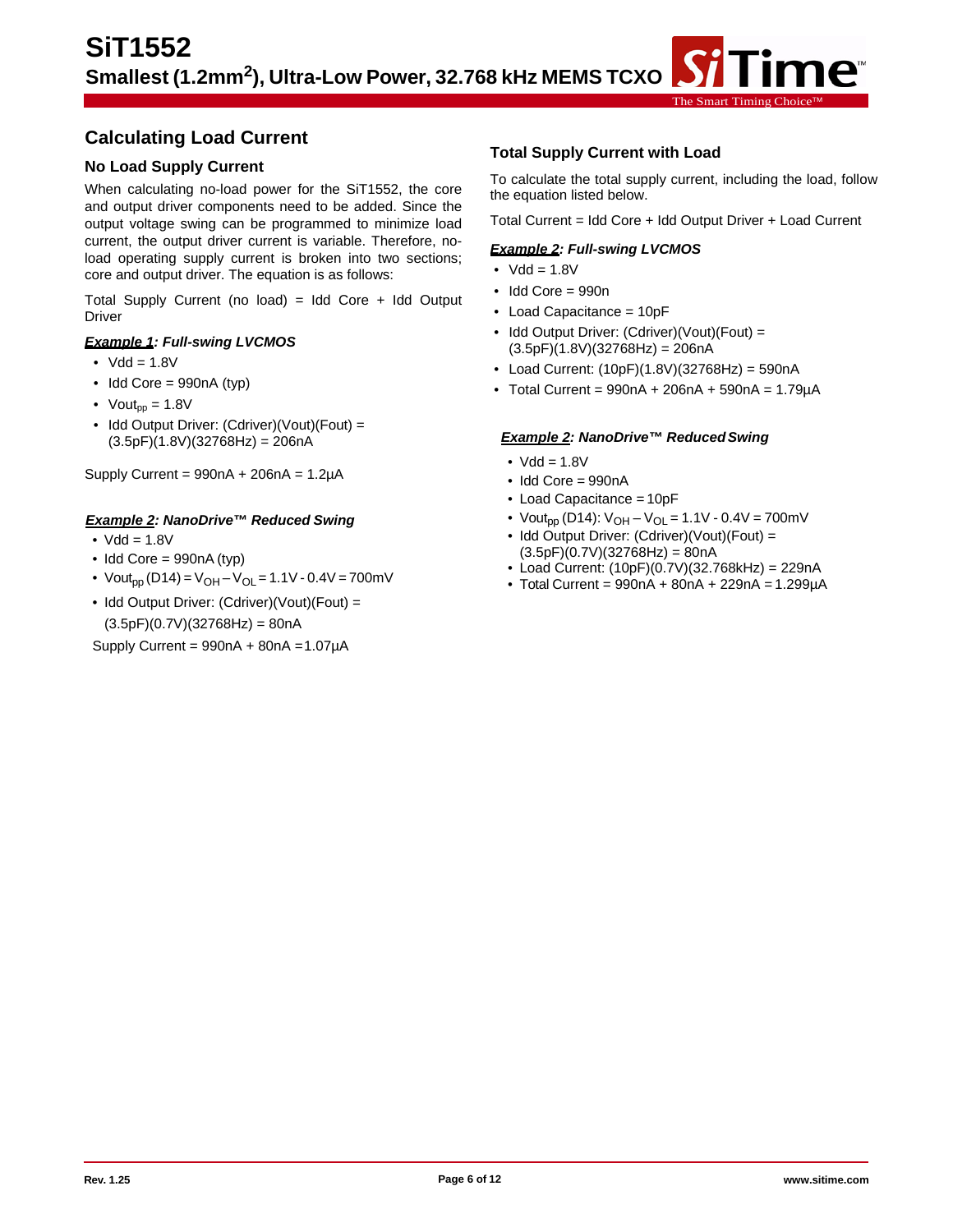# **Typical Operating Curves**

**(TA = 25**°**C, Vdd = 1.8V, unless otherwise stated)**



**Core Current Over Temperature**



**Total Supply Current Over Temperature, LVCMOS (Core + LVCMOS Output Driver, No Load)**





The Smart Timing





#### **Start-up and Steady-State Current Profile**

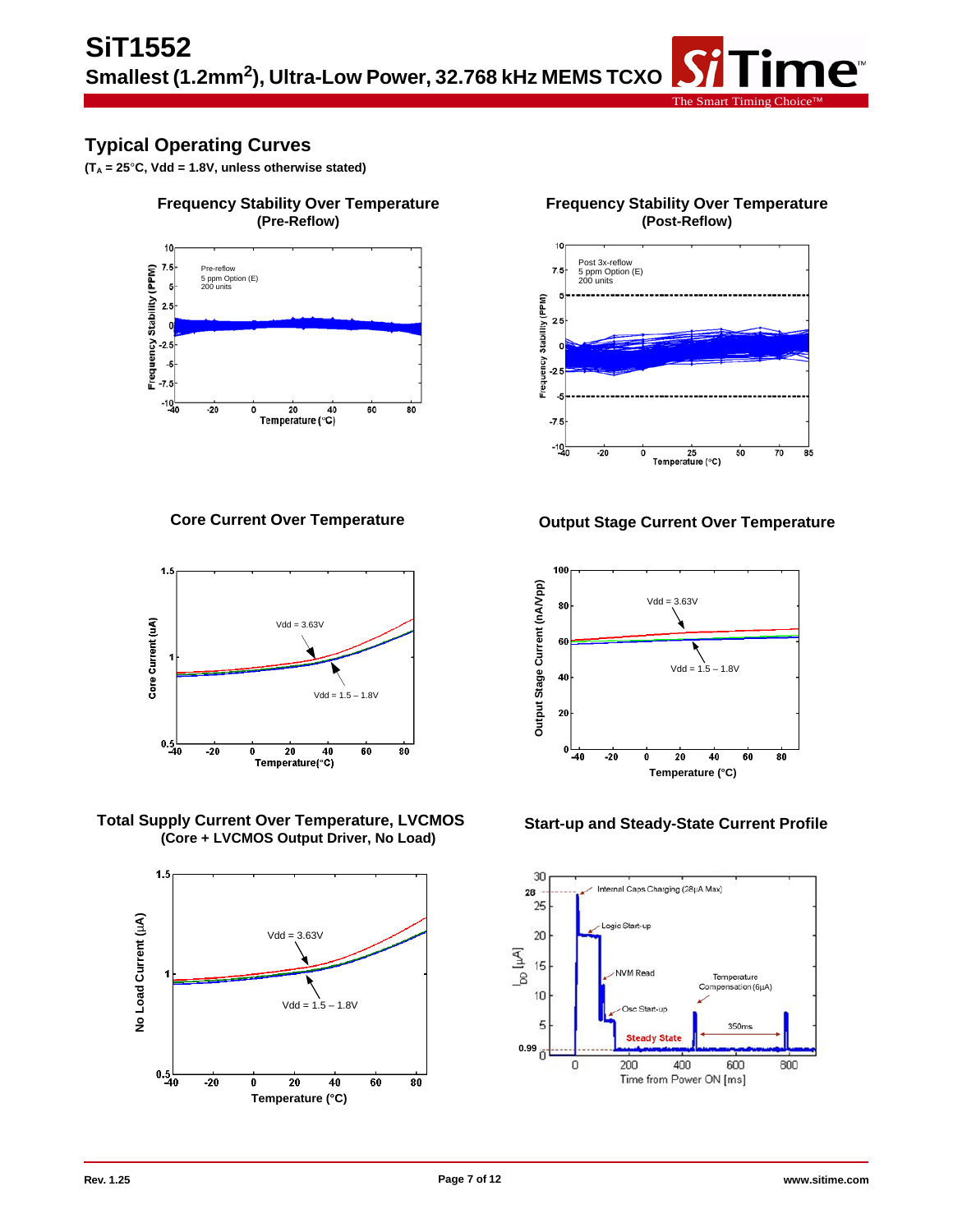



**Temperature Ramp Response**



**NanoDrive™ Output Waveform** (VOH = 1.1V, VOL = 0.4V; SiT1552AI-JE-D14-32.768)



**LVCMOS Output Waveform**  (Vswing = 1.8V, SiT1552AI-JE-DCC-32.768, 10 pF Load)

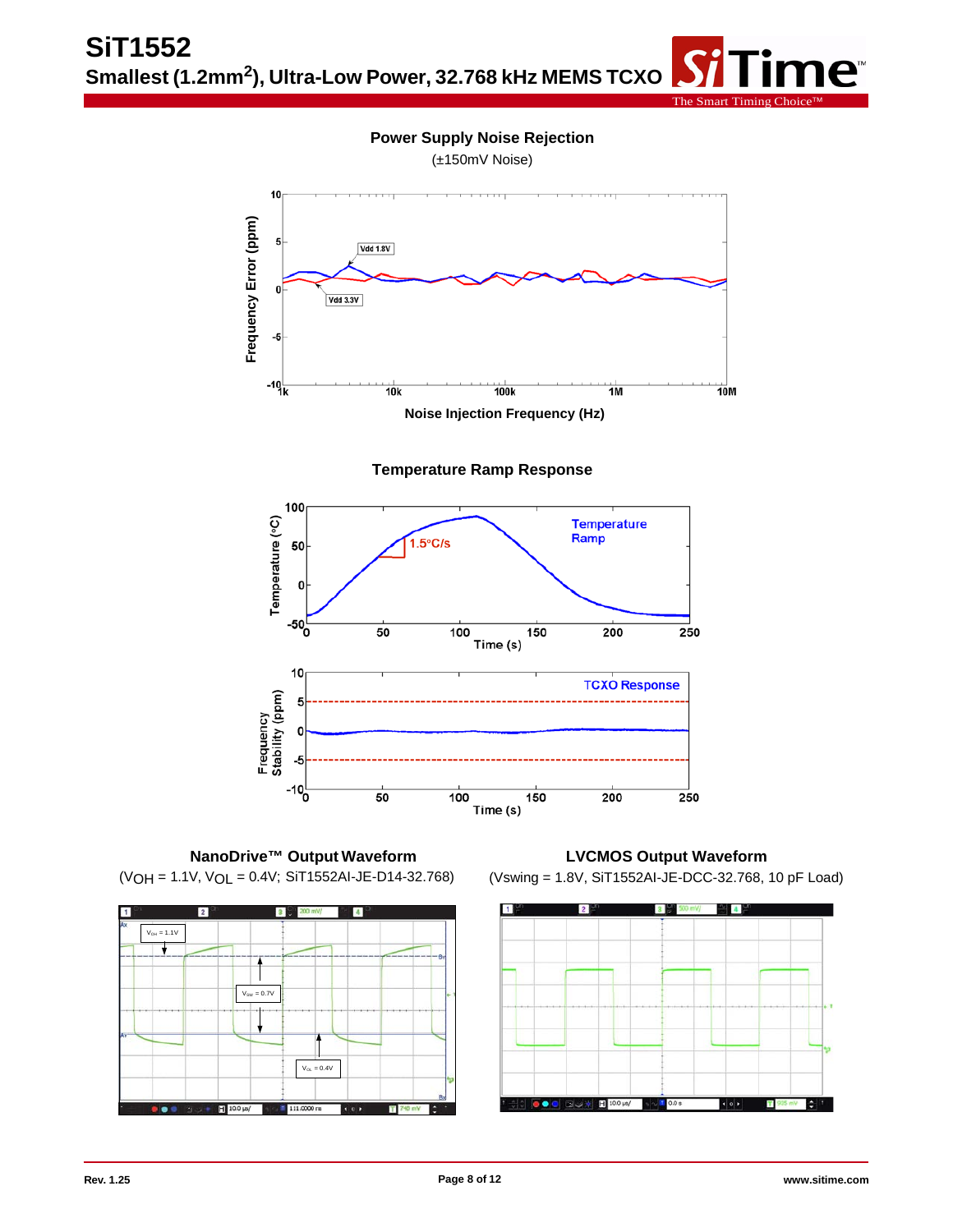## **Dimensions and Patterns**

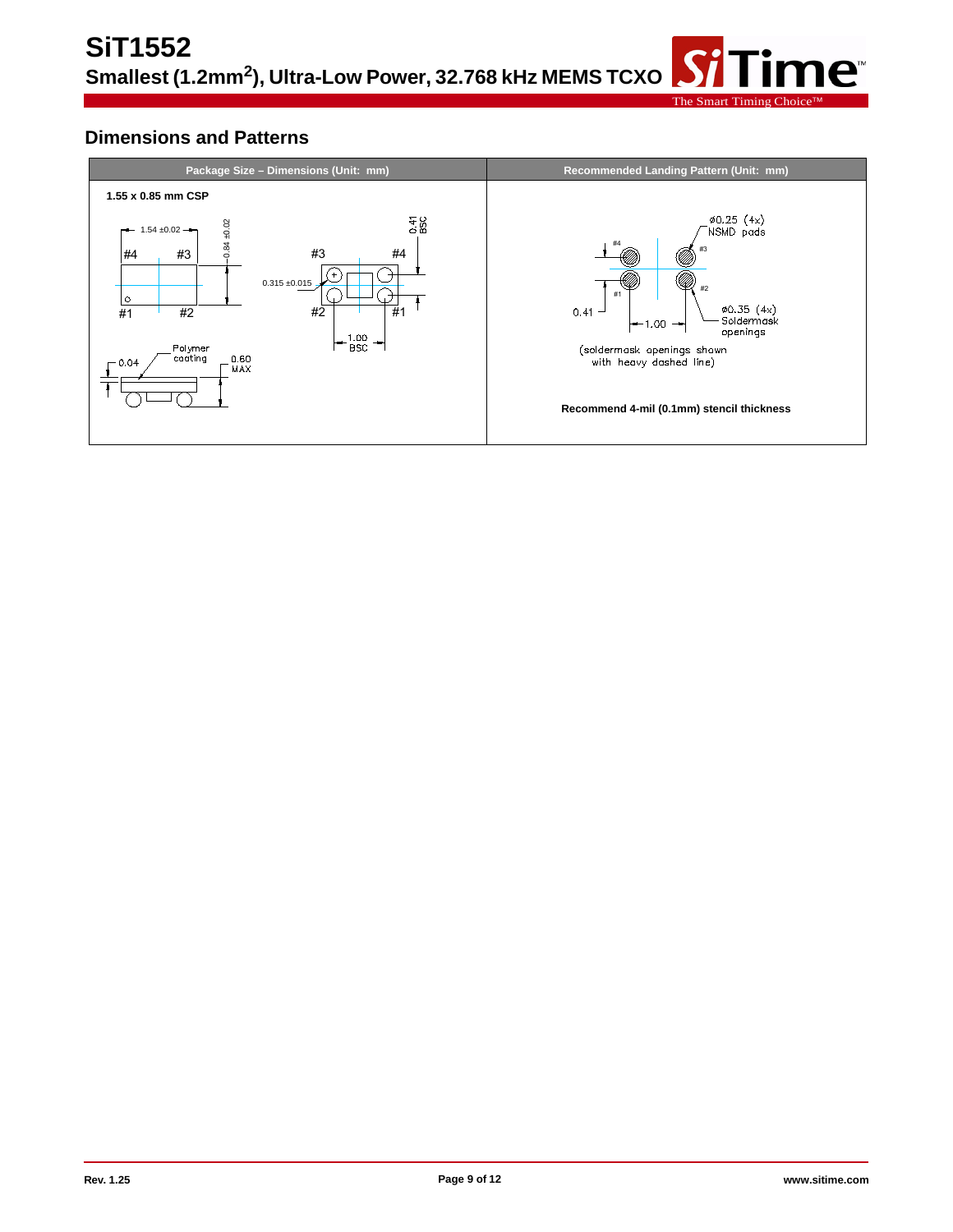## **Manufacturing Guidelines**

1) No Ultrasonic Cleaning: Do not subject the SiT1552 to an ultrasonic cleaning environment. Permanent damage or long term reliability issues to the MEMS structure may occur.

The Smart Timing

ne<sup>®</sup>

2) Do not apply underfill to the SiT1552. The device will not meet the frequency stability specification if underfill is applied.

3) Reflow profile, per JESD22-A113D.

4) For additional manufacturing guidelines and marking/tape-reel instructions, click on the following link: [http://w](http://www.sitime.com/component/docman/doc_download/243-manufacturing-notes-for-sitime-oscillators)ww.sitime.com/component/docman/doc\_download/243-manufacturing-notes-for-sitime-oscillators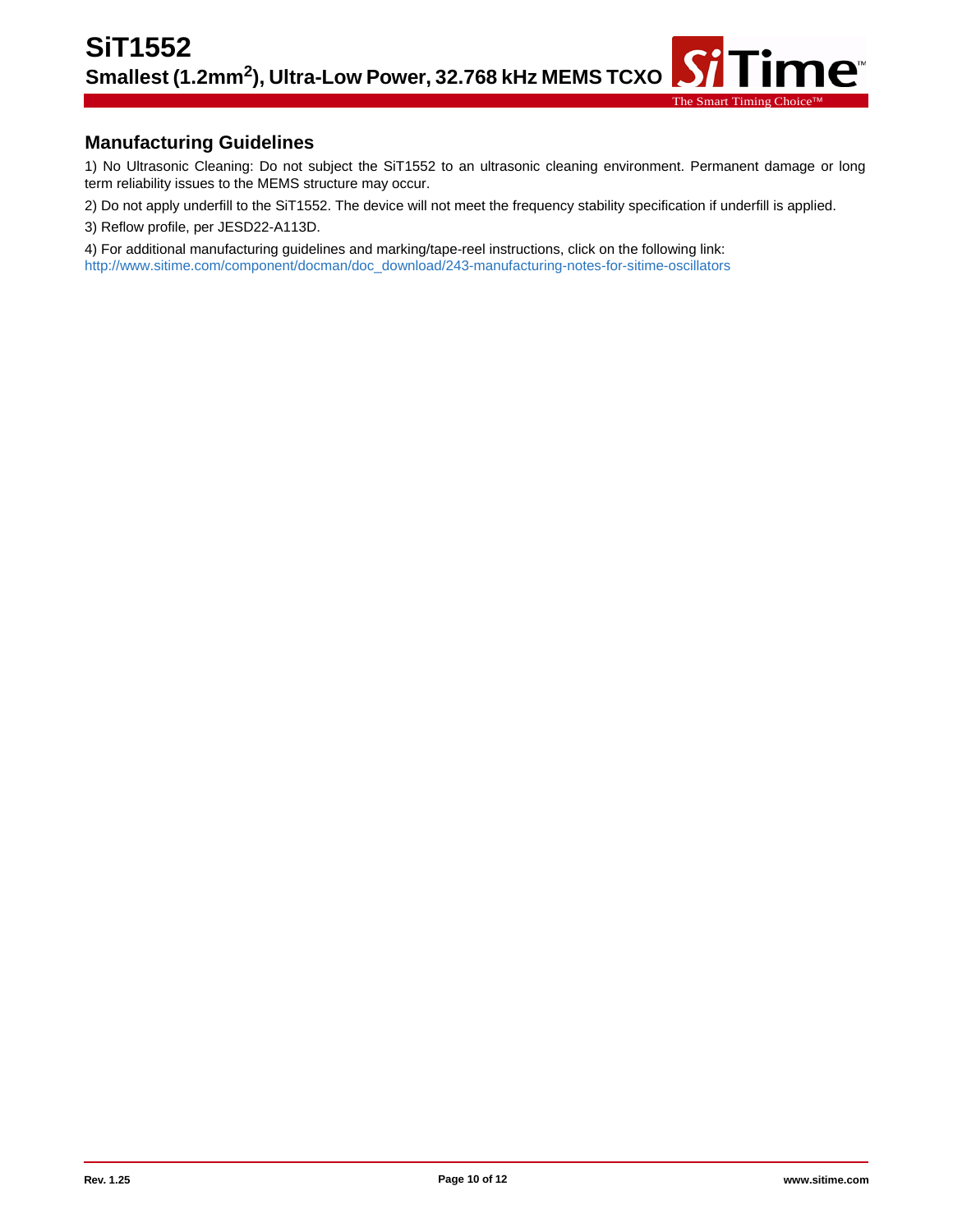## **Ordering Information**

Part number characters in blue represent the customer specific options. The other characters in the part number are fixed.



The following examples illustrate how to select the appropriate temp range and output voltage requirements:

#### *Example 1:SiT1552AI-JE-DCC-32.768*

- Industrial temperature range
- CSP package
- 5ppm frequency stability over temp
- Output swing requirements:
	- a) Output frequency = 32.769 kHz
	- b) "D" = DC-coupled receiver
	- c) "C" = LVCMOS output swing
	- d) "C" = LVCMOS output swing

#### *Example 2:SiT1552AC-JF-D14-32.768*

The Smart Timing Choice™

- Commercial temperature range
- CSP package
- 10ppm frequency stability over temp
- Output swing requirements:
	- a) Output frequency = 32.769 kHz
	- b) "D" = DC-coupled receiver
	- c) "1" =  $V_{OH}$  = 1.1V
	- d) "4" =  $V_{OL}$  = 400mV

| <b>NanoDrive</b> | $V_{OH} (V)$ | $V_{OL}(V)$ | Swing (mV) | <b>Comments</b>        |
|------------------|--------------|-------------|------------|------------------------|
| D <sub>26</sub>  | 1.2          | 0.6         | 600 ±55    | 1.8V logic compatible  |
| D <sub>14</sub>  | 1.1          | 0.4         | 700 ±55    | 1.8V logic compatible  |
| D74              | 0.7          | 0.4         | 300 ±55    | <b>XTAL compatible</b> |
| AA3              | n/a          | n/a         | 300 ±55    | <b>XTAL compatible</b> |

Table 2. Acceptable V<sub>OH</sub>/V<sub>OL</sub> NanoDrive™ Levels<sup>[4]</sup>

**Note:**

4. If these available options do not accommodate your application, contact Factory for other NanoDrive options.